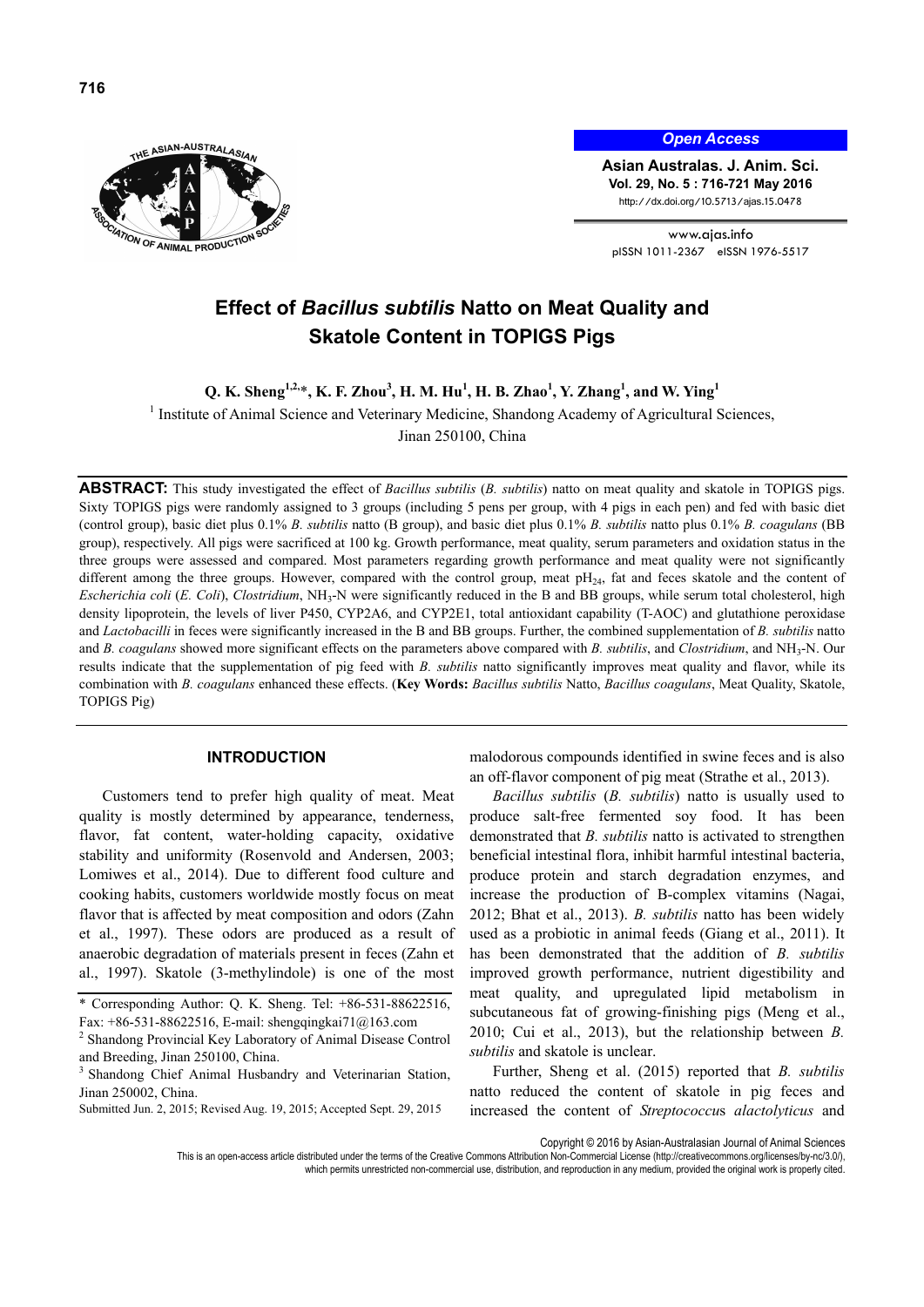*Lactobacillus amylovorus* (*L. amylovorus*) in fermented broths. *S. alactolyticus* and *L. amylovorus* are lactic acid bacteria in the intestine (Rinkinen et al. 2004; Eom et al., 2009). Supplementing lactic acid bacteria in the feed has the potential to reduce skatole and improve meat quality (Wajda et al., 2010). *B. coagulans* is a probiotic known as "sporeforming lactic acid bacteria" and shows resistance to gastric acid and high temperature during feed granulation. *B. coagulans* has been found to stimulate productive performance and improve meat quality in chickens (Zhou et al., 2010). Previous studies mostly examined the efficacy of single probiotic in animal feed on growth performance and meat quality (Zhou et al., 2010; Giang et al., 2011; Nagai, 2012; Bhat et al., 2013). The combined efficacy of two or multiple probiotics, such as *B. subtilis* natto and *B. coagulans*, in improving animal growth performance and meat quality has been rarely studied.

The intramuscular fat has been considered as one of the important factors for meat marbling, tenderness, flavor and water-holding capacity (Faucitano et al., 2004). TOPIGS pigs are characterized by fast growth, low fat and high lean growth, and therefore, are good models for studying meat quality. In the present study, we investigated the role of *B. subtilis* natto and combined probiotics (*B. subtilis* natto and *B. coagulans*) in improving meat quality and reducing skatole in TOPIGS pigs.

## **MATERIALS AND METHODS**

#### **Animals and materials**

Sixty neutered healthy TOPICS growing pigs with similar sex ratio, dates of birth, parity and weight (30.0 $\pm$ 0.5 kg) were purchased from Jinan Lv'an Food Corp. (Jinan, China). *B. subtilis* natto and *B. coagulans* at a concentration of  $1\times10^9$  cfu/g were provided by the Institute of Animal Science and Veterinary Medicine, Shandong Academy of Agricultural Sciences (Jinan, China). The recipe of basic diet was referred to as the Feeding Standard of Swine (NY/T65-2004) and produced by Jinan Lv'an Food Corp. It was mostly composed of corn and soybean meal (Table 1). All animal procedures were approved by the ethics committee of Shandong Academy of Agricultural Sciences.

All pigs were randomly assigned to three groups, with each group comprising 5 individual pen replicates including 4 pigs per pen, and fed with basic diet (control group), basic diet plus 0.1% *B. subtilis* natto (B group), and basic diet plus 0.1% *B. subtilis* natto plus 0.1% *B. coagulans* (BB group), respectively. All pigs were housed in an environmentally controlled room at a temperature of 25°C and 60% humidity and managed by a designated person. All pigs were allowed access to feed and water *ad libitum* throughout the experimental period. The body weight (BW) before and after the experiment were measured to calculate

**Table 1.** Nutritional composition of the basal diet

|                                         | Growth phase<br>$30$ to $60$ kg<br>68.2<br>70.8<br>21<br>16.0<br>8<br>10.5<br>0.3<br>0.3<br>0.1<br>0.1<br>0.9<br>0.9<br>0.4<br>0.5<br>1.0<br>1.0<br>100<br>100 |                  |
|-----------------------------------------|----------------------------------------------------------------------------------------------------------------------------------------------------------------|------------------|
| Items                                   |                                                                                                                                                                | $60$ to $100$ kg |
| Ingredients                             |                                                                                                                                                                |                  |
| Corn $(\% )$                            |                                                                                                                                                                |                  |
| Soybean meal $(\% )$                    |                                                                                                                                                                |                  |
| Wheat bran $(\% )$                      |                                                                                                                                                                |                  |
| Salt $(\%)$                             |                                                                                                                                                                |                  |
| L-lysine hydrochloride (%)              |                                                                                                                                                                |                  |
| Calcium carbonate (%)                   |                                                                                                                                                                |                  |
| Calcium hydrophosphate (%)              |                                                                                                                                                                |                  |
| Vitamin-mineral premix <sup>1</sup> (%) |                                                                                                                                                                |                  |
| Total                                   |                                                                                                                                                                |                  |
| Nutrient levels                         |                                                                                                                                                                |                  |
| Metabolizable energy (MJ/kg)            | 12.88                                                                                                                                                          | 12.88            |
| Crude protein $(\% )$                   | 16.0                                                                                                                                                           | 14.6             |
| Calcium (%)                             | 0.58                                                                                                                                                           | 0.49             |
| Total Phosphorous (%)                   | 0.53                                                                                                                                                           | 0.46             |
| Lysine $(\% )$                          | 0.79                                                                                                                                                           | 0.71             |
| Methionine $(\%)$                       | 0.24                                                                                                                                                           | 0.22             |
| Threonine $(\% )$                       | 0.55                                                                                                                                                           | 0.49             |

<sup>1</sup> Mixture contained the following components: 100 mg/kg iron (as iron sulfate), 30 mg/kg copper (as copper sulfate), 100 mg/kg zinc (as zinc sulfate), 20mg/kg manganese (as manganese sulfate), 0.03 mg/kg selenium (as sodium selenite), 0.04 mg/kg iodine (as potassium iodate), 1,650 IU/kg vitamin A (trans-retinyl acetate), 280 IU/kg vitamin  $D_3$ , 22 IU/kg vitamin E (DL-alpha-tocopherol acetate), 2 mg/kg vitamin  $K_3$ , 20 mg/kg niacin, 15 mg/kg pantothenic acid, 1.0 mg/kg folic acid, 0.03 mg/kg vitamin  $B_{12}$ , 2.4 mg/kg vitamin  $B_1$ , 5 mg/kg vitamin  $B_2$ , 2.4 mg/kg vitamin B<sub>6</sub>. The carrier was zeolite.

the average daily gain (ADG). The weather, feed intake per pen  $(n = 5)$  and healthy conditions were recorded every day. The average daily feed intake (ADFI) and feed intake/gain (F/G) were calculated.

#### **Sample collection**

After fasting overnight, 10 mL of venous blood was collected from the inferior vena cava of all pigs and centrifuged at 1,000 g for 5 min to collect serum  $(n = 20)$ . All pigs were sacrificed at a BW of  $~100$  kg at Jinan Lv'an Food Corp. and fragmented according to the conventional procedure  $(n = 20)$ . The backfat thickness and loin eye area were measured. A 20 to 30 cm of longissimus from the last third or fourth rib to back was separatly assessed to measure meat color, water-holding capacity, pH values at 1 and 24 hrs ( $pH_1$  and  $pH_{24}$ ), and intramuscular fat content. Twenty grams of back fat and 5 g of liver tissue were collected and frozen at –18°C. The feces from the rectum of two pigs in each pen were collected to analyze skatole and bacterial composition ( $n = 10$  in each group). All sample collection was completed within 30 min.

## **Measurement of meat, serum, liver and feces parameters**

Backfat thickness and loin eye area were measured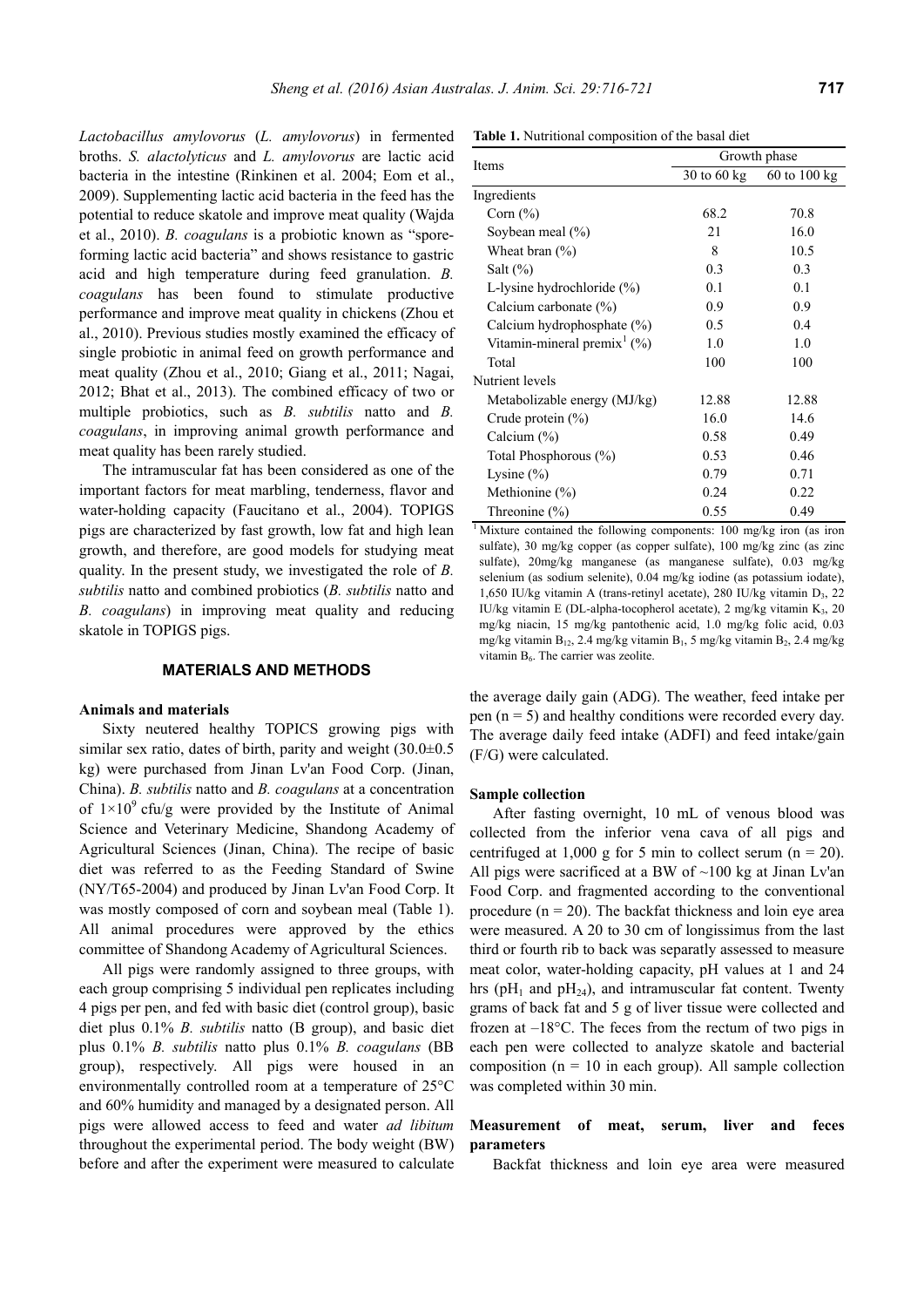|                        | $IBW$ (kg/h)     | FBW (kg/h)         | $ADFI$ (kg/d·h) | $ADG$ (kg/d·h)  | $F/G$ (kg/kg)   |
|------------------------|------------------|--------------------|-----------------|-----------------|-----------------|
| Number                 | 20               | 20                 |                 | 20              |                 |
| Control                | $30.09 \pm 0.44$ | $101.55 \pm 8.70$  | $2.22 \pm 0.11$ | $0.85 \pm 0.09$ | $2.61 \pm 0.15$ |
| $B$ group <sup>1</sup> | $30.13 \pm 0.41$ | $103.39 \pm 10.61$ | $2.26\pm 0.10$  | $0.87 \pm 0.07$ | $2.59\pm0.13$   |
| BB group <sup>1</sup>  | $30.04\pm0.39$   | $103.62 \pm 11.24$ | $2.27\pm 0.14$  | $0.88 \pm 0.10$ | $2.59\pm0.10$   |
| F-value                | $0.10\,$         | 0.54               | 0.35            | 0.26            | 0.08            |

**Table 2.** Effect of *Bacillus subtilis* natto on growth performance

*Bacillus subtilis*, *B. subtilis*; IBW, initial body weight; FBW, final body weight; ADFI, average daily feed intake; ADG, average daily gain; F/G, feed intake/gain.

1 B group, *plus B. subtilis* natto group; BB group, *plus B. subtilis* natto and *B. coagulans* group.

according to the protocol described by Chen and Wang (1997). The meat parameters including color, water-holding capacity,  $pH_1$ ,  $pH_{24}$  and intramuscular fat content were measured according to "Determination of pig meat quality technical specifications" (NY/T821-2004). The fatty acids were measured by gas chromatography at Food Detection Center of the Ministry of Agriculture following "Meat and meat products-Determination of fatty acids" specifications (GB9695.2-2008). The levels of serum triglycerides (TG), total cholesterol (TC), high density lipoprotein (HDL), low density lipoprotein (LDL), total antioxidant capability (T-AOC) and glutathione peroxidase (GSH-PX) were measured by the kits supplied by Nanjing Jiancheng Biotechnology Corp. (Nanjing, China). The serum and liver cytochrome P450 (P450), cytochrome oxidase 2A6 (CYP2A6) and cytochrome oxidase 2E1 (CYP2E1) were measured using the enzyme-linked immunosorbent assay kits from Wuhan Beinglay Biotechnology Corp. (Wuhan, China). The liver tissue parameters were measured using the supernatant obtained by homogenizing and centrifuging 1.0 g liver tissue in 9.0 mL cold physiological saline. The skatole levels were measured in the supernatant following homogenization and centrifugation of 2.0 g fat or feces in 18.0 mL cold methanol. The skatole level in the supernatant was measured by high-performance liquid chromatography

**Table 3.** Effect of *Bacillus subtilis* natto on meat parameters

at Food Detection Center of Ministry of Agriculture (Jinan, China). The numbers of *Lactobacilli*, *E*. *coli*, and *Clostridium* were assessed by plate count, while the  $NH<sub>3</sub>-N$ level in feces was measured by Nessler colorimetry.

#### **Statistical analysis**

The SAS 9.2 program (SAS Institute, Cary, NC, USA) was used for statistical analyses. All data were presented as mean±standard error of the mean and analyzed by one-way analysis of variance. The Bonferonni correction was used for multiple comparisons. Statistical significance was defined as  $p<0.05$ .

## **RESULTS**

## **Effect of** *B. subtilis* **natto on growth performance and meat quality**

There were no significant differences in initial BW and final BW, ADG, ADFI, and F/G among the three groups (p>0.05, Table 2).

The meat parameters including backfat thickness, loin eye area, color, water-holding capacity, intramuscular fat content, palmitic acid, stearic acid, oleic acid, and linoleic acid were not significantly different between the three groups (p>0.05, Tables 3 and 4). However, compared with

|            | THUIL OF EILLY OF DWONNO DROMING HARRY ON HIVAR DALAMIC COD |                                  |                  |                                   |                 |                              |                               |  |  |
|------------|-------------------------------------------------------------|----------------------------------|------------------|-----------------------------------|-----------------|------------------------------|-------------------------------|--|--|
|            | Backfat thickness<br>(mm)                                   | Loin eye area<br>$\text{(cm}^2)$ | Color L value    | Water-holding<br>capacity $(\% )$ | $pH_1$          | $pH_{24}$                    | Fat skatole<br>$(\mu g/kg)$   |  |  |
| Control    | $11.30\pm0.24$                                              | $44.87\pm1.55$                   | $48.18\pm2.33$   | $2.79 \pm 1.87$                   | $6.20 \pm 0.14$ | $5.47\pm0.06$ <sup>a</sup>   | $14.86 \pm 1.27$ <sup>a</sup> |  |  |
| $B$ group  | $10.00 \pm 0.21$                                            | $43.77 \pm 1.74$                 | $48.71 \pm 2.57$ | $2.84\pm2.21$                     | $6.23 \pm 0.13$ | 5.51 $\pm$ 0.04 <sup>b</sup> | $13.61 \pm 2.09^{\mathrm{b}}$ |  |  |
| $BB$ group | $10.77 \pm 0.40$                                            | $43.60 \pm 2.37$                 | $46.99 \pm 3.26$ | $2.88 \pm 1.96$                   | $6.29 \pm 0.09$ | $5.55 \pm 0.08$ °            | $12.42 \pm 1.95$ °            |  |  |
| F-value    | 2.78                                                        | 34                               | 1.88             | 1.29                              | 2.50            | 8 77                         | 14.28                         |  |  |

 $\overline{F}$ -B group, plus B. subtilis natto group; BB group, plus B. subtilis natto and B. coagulans group.

a,b,c Means within same column with different superscript letters are significantly different ( $p$ <0.05).  $n = 20$ .

**Table 4.** Effect of *Bacillus subtilis* natto on fatty acids (%) in the longissimus

|           | Intramuscular fat | Palmitic acid    | Stearic acid   | Oleic acid       | Linoleic acid   |
|-----------|-------------------|------------------|----------------|------------------|-----------------|
| Control   | $.56\pm0.57$      | $23.62 \pm 1.06$ | $12.27\pm0.96$ | $42.87\pm4.34$   | $8.83 \pm 1.67$ |
| $B$ group | $1.85 \pm 0.49$   | $24.23 \pm 0.94$ | $12.33\pm0.68$ | $45.70 \pm 1.48$ | $6.28 \pm 1.41$ |
| BB group  | $-62\pm0.44$      | $24.58\pm0.70$   | $12.25\pm0.65$ | $45.23 \pm 2.10$ | $6.23 \pm 1.39$ |
| F-value   | 0.59              | .48              | 0.12           | .63              | 2.41            |

 $n = 20$ 

1 B group, *plus B. subtilis* natto group; BB group, *plus B. subtilis* natto and *B.coagulans* group.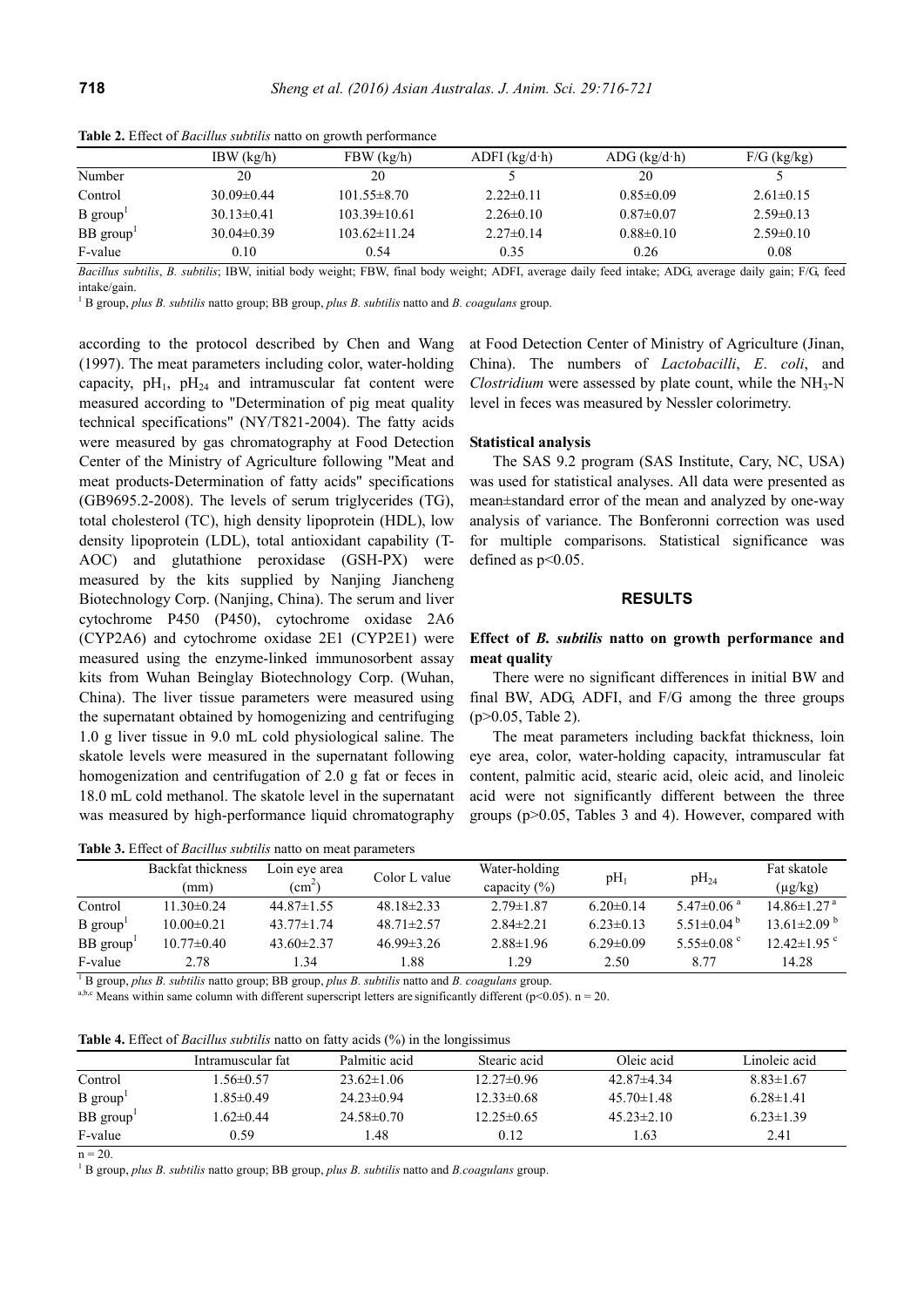the control group,  $pH_{24}$  in meat was significantly increased while the level of fat skatole was significantly reduced in the B and BB groups  $(p<0.05,$  Table 3). There were no significant differences in  $pH_{24}$  and fat skatole between B and BB groups (p>0.05, Table 3).

## **Effect of** *B. subtilis* **natto on serum parameters**

Compared with the control group, the levels of TG and LDL were not changed (p>0.05) while the TC and HDL levels were significantly reduced in the B and BB groups (p<0.05, Table 5). Further, the levels of TC and HDL in the BB group were significantly lower than in the B group (p<0.05, Table 5).

# **Effect of** *B. subtilis* **natto on the oxidative parameters of serum and liver**

To examine the effects of *B. subtilis* natto and *B. coagulans* on oxidative status in pigs, we first assessed the levels of serum T-AOC, GSH-PX, P450, CYP2A6, and CYP2E1 and observed that the levels of serum T-AOC and GSH-PX were significantly increased in the B and BB groups compared with the control group ( $p<0.05$  or  $p<0.01$ , Table 5). Further, serum T-AOC in the BB group was significantly higher than in the B group ( $p<0.05$ , Table 6). The serum P450, CYP2A6, and CYP2E1 levels were very low and not significantly different among the three groups (p>0.05, Table 6).

We also examined the levels of P450, CYP2A6, and CYP2E1 in the liver and found that the levels of P450, CYP2A6, and CYP2E1 in the B and BB groups were significantly higher than those in the control group  $(p<0.05$ , Table 6). However, there were no significant differences in

**Table 5.** Effect of *Bacillus subtilis* natto on serum parameters (mmol/L)

|                         | TC.                          | TG              | HDL                          | LDL             |
|-------------------------|------------------------------|-----------------|------------------------------|-----------------|
| Control                 | $2.33 \pm 0.57$ <sup>a</sup> | $0.27 \pm 0.13$ | $1.64 \pm 0.53$ <sup>a</sup> | $0.48\pm0.39$   |
| $B$ group <sup>1</sup>  | $2.21 \pm 0.87$ <sup>b</sup> | $0.23 \pm 0.09$ | $1.34\pm0.33^{b}$            | $0.45 \pm 0.47$ |
| $BB$ group <sup>1</sup> | $2.07 \pm 0.55$ <sup>c</sup> | $0.22 \pm 0.09$ | $1.06 \pm 0.37$ <sup>c</sup> | $0.42 \pm 0.36$ |
| F-value                 | 6.56                         | 1.59            | 6.01                         | 0.81            |

TC, total cholesterol; TG, triglyceride; HDL, high density lipoprotein; LDL, low density lipoprotein.

<sup>1</sup> B group, *plus B. subtilis* natto group; BB group, *plus B. subtilis* natto and *B.coagulans* group.

a,b,c Means within same column with different superscript letters are significantly different ( $p<0.05$ ).  $n = 20$ .

the levels of hepatic P450, CYP2A6, and CYP2E1 between B and BB groups (p>0.05, Table 6).

## **Effect of** *B. subtilis* **natto on skatole production and bacterial composition in the feces**

Compared with the control group, the *Lactobacilli* in the feces were increased while the numbers of *E. coli* and *Clostridium* and the levels of NH<sub>3</sub>-N and skatole in feces were significantly decreased in the B and BB groups (p<0.05, Table 7). There were significant differences in the numbers of *Lactobacillus*, and *Clostridium*, and the levels of NH3-N in feces between B and BB group except *E. coli* and skatole (p<0.05, Table 7).

#### **DISCUSSION**

Meat quality is affected by many different factors, such as intramuscular fat, skatole level in meat, etc. However, the production of skatole is associated with the intestinal

**Table 6.** Effects of *Bacillus subtilis* natto on serum and liver oxidative parameters

|                        |                              |                                | Serum           |                                 |                 |                              | Liver             |                   |
|------------------------|------------------------------|--------------------------------|-----------------|---------------------------------|-----------------|------------------------------|-------------------|-------------------|
|                        | T-AOC                        | <b>GSH-PX</b>                  | P450            | CYP <sub>2</sub> A <sub>6</sub> | CYP2E1          | P450                         | CYP2A6            | CYP2E1            |
|                        | (U/L)                        | (U/mL)                         | (ng/mL)         | (ng/mL)                         | (ng/mL)         | (ng/mL)                      | (ng/g)            | (ng/g)            |
| Control                | $4.37 \pm 0.21$ °            | $366.59\pm15.48^b$             | $0.22 \pm 0.04$ | $0.12 \pm 0.01$                 | $0.16 \pm 0.02$ | $1.85 \pm 0.13^{b}$          | $1.02 \pm 0.09^b$ | $1.32 \pm 0.14^b$ |
| $B$ group <sup>1</sup> | $5.88 \pm 0.55^b$            | $382.31 \pm 9.77$ <sup>a</sup> | $0.26 \pm 0.05$ | $0.14\pm0.02$                   | $0.17 \pm 0.04$ | $2.07 \pm 0.17$ <sup>a</sup> | $1.15 \pm 0.11^a$ | $-49\pm 0.19^a$   |
| $BB$ group             | $8.10 \pm 0.45$ <sup>a</sup> | $382.44 \pm 12.02^a$           | $0.26 \pm 0.04$ | $0.14\pm0.03$                   | $0.17 \pm 0.03$ | $2.09 \pm 0.19^a$            | $.18\pm0.18^a$    | $1.51 \pm 0.21^a$ |
| F-value                | 9.77                         | 2.89                           | 1.08            | $\sqrt{24}$                     | 0.88            | 4.31                         | 5.07              | 5.78              |

T-AOC, total antioxidant capability; GSH-PX, glutathione peroxidase; P450, cytochrome P450; CYP2A6, cytochrome oxidase 2A6; CYP2E1, cytochrome oxidase 2E1.

1 B group, *plus B. subtilis* natto group; BB group, *plus B. subtilis* natto and *B.coagulans* group.

a,b,c Means within same column with different superscript letters are significantly different (p<0.05).  $n = 20$ .

| <b>Table 7.</b> Effect of <i>Bacillus subtilis</i> natto on skatole production and fecal bacterial composition |
|----------------------------------------------------------------------------------------------------------------|
|----------------------------------------------------------------------------------------------------------------|

|                         | Lactobacillus                | Escherichia coli             | Clostridium                  | $NH_{3}-N$                   | Skatole                  |
|-------------------------|------------------------------|------------------------------|------------------------------|------------------------------|--------------------------|
|                         | $log10$ CFU/g)               | $log 10$ CFU/g)              | $(\log 10 \text{ CFU/g})$    | (g/kg)                       | (mg/kg)                  |
| Control                 | 5. $74\pm0.12^c$             | $5.38 \pm 0.11^a$            | $5.55 \pm 0.09^a$            | $1.64 \pm 0.16^a$            | $23.66\pm3.33^{\circ}$   |
| $B$ group               | 7.06 $\pm$ 0.09 <sup>b</sup> | 5.14 $\pm$ 0.14 <sup>b</sup> | $4.92 \pm 0.08^b$            | $0.71 \pm 0.18^b$            | $18.39 \pm 2.19^b$       |
| $BB$ group <sup>1</sup> | 7.44 $\pm$ 0.11 <sup>a</sup> | $5.02\pm0.13^{b}$            | $4.76 \pm 0.08$ <sup>c</sup> | $0.55 \pm 0.12$ <sup>c</sup> | $17.21 \pm 2.09^{\rm b}$ |
| F-value                 | 52.84                        | 18.98                        | 49.31                        | 29.77                        | 6.45                     |

1 B group, *plus B. subtilis* natto group; BB group, *plus B. subtilis* natto and *B.coagulans* group.

<sup>a,b,c</sup> Means within same column with different superscript letters are significantly different (p<0.05). n = 10.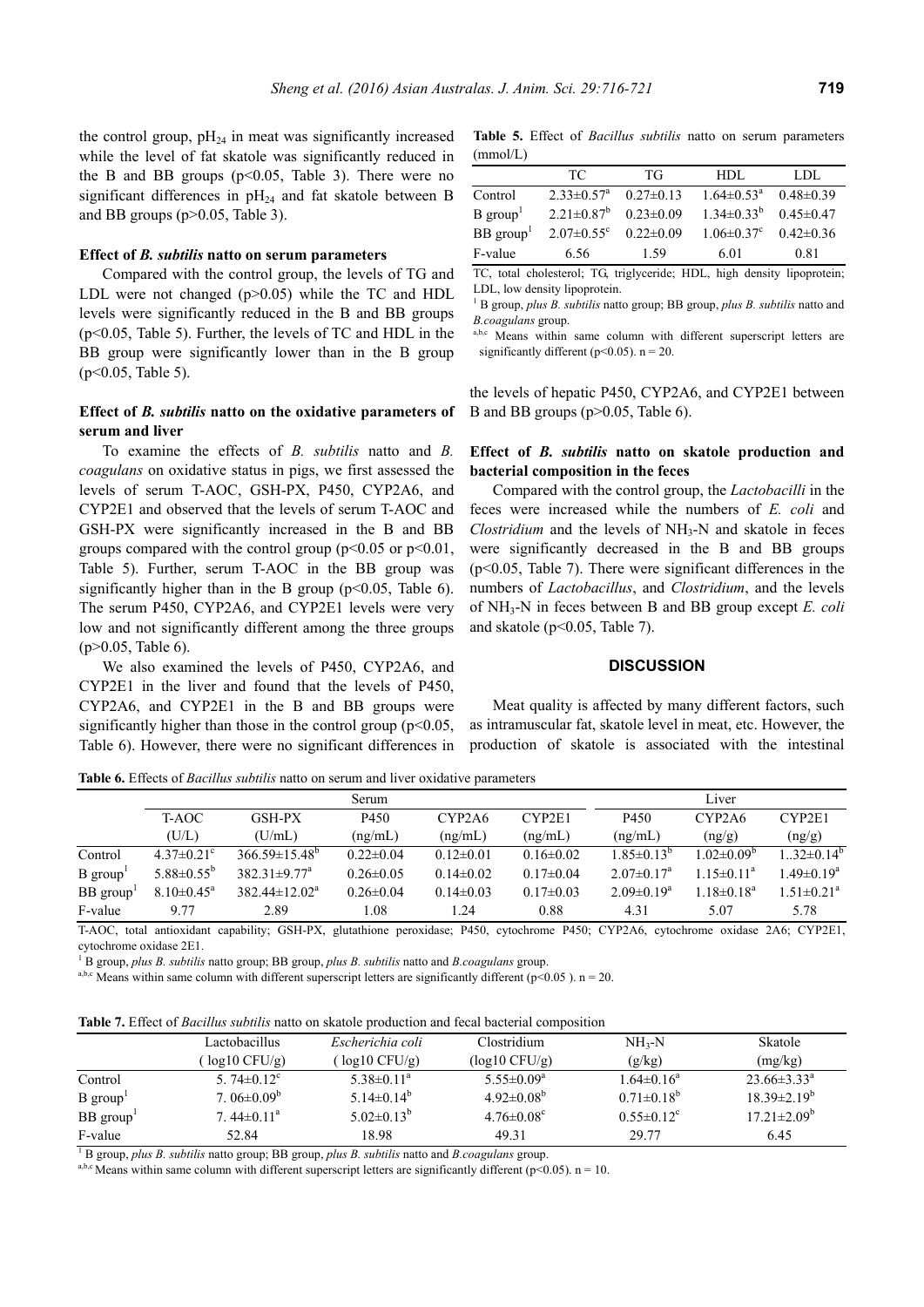bacterial composition and the enzymes secreted by the intestine. Thus, intestinal bacterial composition is one of the key factors that affect meat quality. In the present study, we observed that supplementation of *B. subtilis* natto in pig feed significantly changed the bacterial composition, increased CYP2E1 level in the liver and decreased skatole content in the fat and feces. These data indicate that *B. subtilis* natto supplementation of pig feed significantly improved meat quality.

Skatole is a malodorous chemical in pig meat and manure and is as an off-flavor component (referred to as "boar taint") (Strathe et al., 2013). Further, skatole has been found to pollute the environment and cause acute bovine pulmonary edema and emphysema (Linden et al., 1996). In this study, we demonstrated that pig feed supplementation using *B. subtilis* natto significantly decreased the skatole content of the fat and feces. This result is supported by two major findings. First, compared with the control group, reduced number of *Clostridium* in the feces was consistent with lower skatole content in the fat and feces in the B and BB groups. It has been demonstrated that *Clostridium* in the feces is involved in the transformation of tryptophan to skatole (Whitehead et al., 2008; Doerner et al., 2009). Second, we observed increased levels of CYP2A and CYP2E1 in the liver from B and BB groups, indicating increased metabolism of skatole in the B and BB groups. CYP2A and CYP2E1 in the liver are two important proteinases for the degradation of skatole (Zamaratskaia et al., 2006; Wiercinska et al., 2012). However, the mechanisms underlying reduction in the number of *Clostridium* and increased CYP2A6 and CYP2E1 levels in the liver by *B. subtilis* natto and *B. coagulans* need further investigation. Similar to CYP2A6 and CYP2E1, T-AOC and GSH-PX are two major biomarkers of oxidative status in the body. Here we also observed that *B. subtilis* natto supplementation of pig feed significantly increased serum T-AOC and GSH-PX, but it is unclear whether *B. subtilis* natto increased the antioxidant function via natto kinase and catalase (Hosoi et al., 2000; Yongjun et al., 2011).

In the present study, we also observed that the supplementation of *B. subtilis* natto in pig feed significantly decreased serum TC and increased serum HDL although not supported by any evidence. The result may be related to P450 or natto kinase because P450 and its family members including CYP8B, CYP4A, and CYP7A1 are involved in the cholesterol metabolism (Norlin and Wikvall, 2007; Lundell and Wikvall, 2008). Further, the combination of natto kinase and red yeast rice decreased the TC level in the patients with high blood lipids (Yang et al., 2009). Interestingly, the *B. subtilis* natto supplementation failed to increase growth performance of pigs, in which the FBW, ADG, F/G backfat thickness, loin eye area, meat color, water-holding capacity and intramuscular fat were very

similar among the three groups. These findings are not consistent with previous study in which dietary supplementation of *B. subtilis* increased growth performance throughout the experiment (Meng et al., 2010). The discrepancy between two studies may be caused by different pig species and *B. subtilis* resources. Additionally, the *B*. *subtilis* natto supplementation increased meat  $pH_{24}$ value, which is related to anaerobic glycolysis in meat.

More importantly, the combined supplementation of *B. subtilis* natto and *B. coagulans* resulted in similar or better results in improving meat quality and antioxidant capacity and reducing skatole content compared with *B. subtilis* natto alone. These data suggest that *B. subtilis* natto and *B. coagulans* may exert synergistic effects in the pigs.

However, the study limitations are as follows. First, all parameters were measured only at the endpoint. The selection of endpoint at 100 kg may be a little arbitrary for evaluating growth performance and meat quality because growth performance is decreased and fat deposition is increased at the late stage of pig growth. Therefore, the delayed endpoint may affect the evaluation of growth performance. Second, the effects of *B. coagulans* in animal feed have been rarely studied, so it will be interesting to set an individual *B. coagulans* group.

In conclusion, *B. subtilis* natto supplementation of pig feed significantly improves meat quality, increases antioxidant function and reduces skatole production. Further, the combined supplementation of *B. subtilis* natto and *B. coagulans* has better effects.

## **CONFLICT OF INTEREST**

We certify that there is no conflict of interest with any financial organization regarding the material discussed in the manuscript.

# **ACKNOWLEDGMENTS**

The authors acknowledge Medjaden Bioscience Limited for assistance with manuscript preparation. This project was supported by a grant from the National Natural Science Foundation of China (No. 31172245).

### **REFERENCES**

- Bhat, A. R., V. U. Irorere, T. Bartlett, D. Hill, G. Kedia, M. R. Morris, D. Charalampopoulos, and I. Radecka. 2013. Bacillus subtilis natto: A non-toxic source of poly-gamma-glutamic acid that could be used as a cryoprotectant for probiotic bacteria. AMB Express 3:36.
- Chen, Q. M. and L. C. Wang. 1997. Modern pig production. China Agricultural University Press, Beijing, China. 68-69:353-357.
- Cui, C., C. J. Shen, G. Jia, and K. N. Wang. 2013. Effect of dietary *Bacillus subtilis* on proportion of Bacteroidetes and Firmicutes